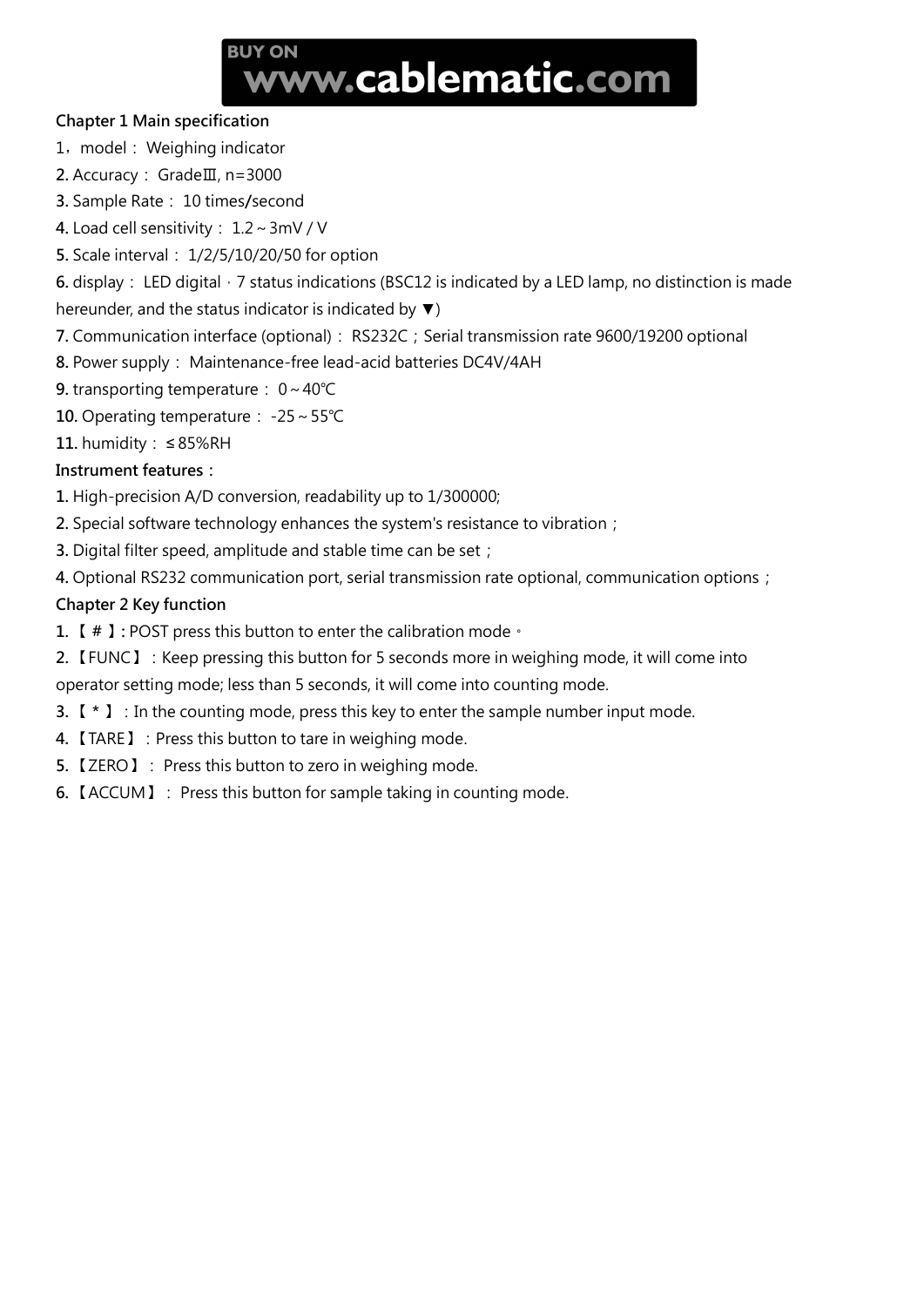#### **Chapter 4 operation**

# 4.1 **power on and auto zero-setting**

4.1.1. The indicator will perform "999999-000000" to self-checking when turning on. Then it will enter weighing mode.

4.1.2. When power on, if loading weight on the scale deviates from the zero point, but still within zero set range, the indicator will set zero automatically; If the setting is outside the range of zero setting, the instrument will alarm "Err 3", indicating that the range is beyond the zero setting. At this time, the weight on the platform must be removed or the zero or re-calibration and setting of the scale should be adjusted.

# **4.2. Manual zero setting (Semi-automatic)**

4.2.1. In weighing mode, when there is some error when unloaded, press [Zero] to make the indicator to be zero. 4.2.2. If the displayed value deviates from zero point, but still within zero-range, pressing [Zero] key is available. Otherwise, [Zero] key is invalid. (In this status, please recalibrate or reset zero parameters).

4.2.3. Only when stable annunciator is on, zero operation can be available.

# **4.3. Tare function**

When Indicator at weighing status, and displaying positive weight stable, press [ Tare ] key, indicator will deduct the displayed weight value as tare weight. Then indicator displays net weight as "0", and Tare sign annunciator is on.

# **4.4. Counting function**

In the weighing display state, press [FUNC] to enter the counting state, display count, put a certain number of weights, after stabilization, press [\*] key to display C00000, press [Tare] key to correspond to small triangle movement selection Bit, press the [Zero ] key, the corresponding bit of the small triangle plus one increment, enter the number of samples, press the [\*] key to enter the counting mode, and the corresponding counting mode lights up in a small triangle. Press the [FUNC] key to return to the weighing mode. After entering the counting mode, it will display count, press [\*] key twice to directly enter the counting mode, and the indicator will perform calculation and display according to the last sampling result.

**4.5.Accumulating function**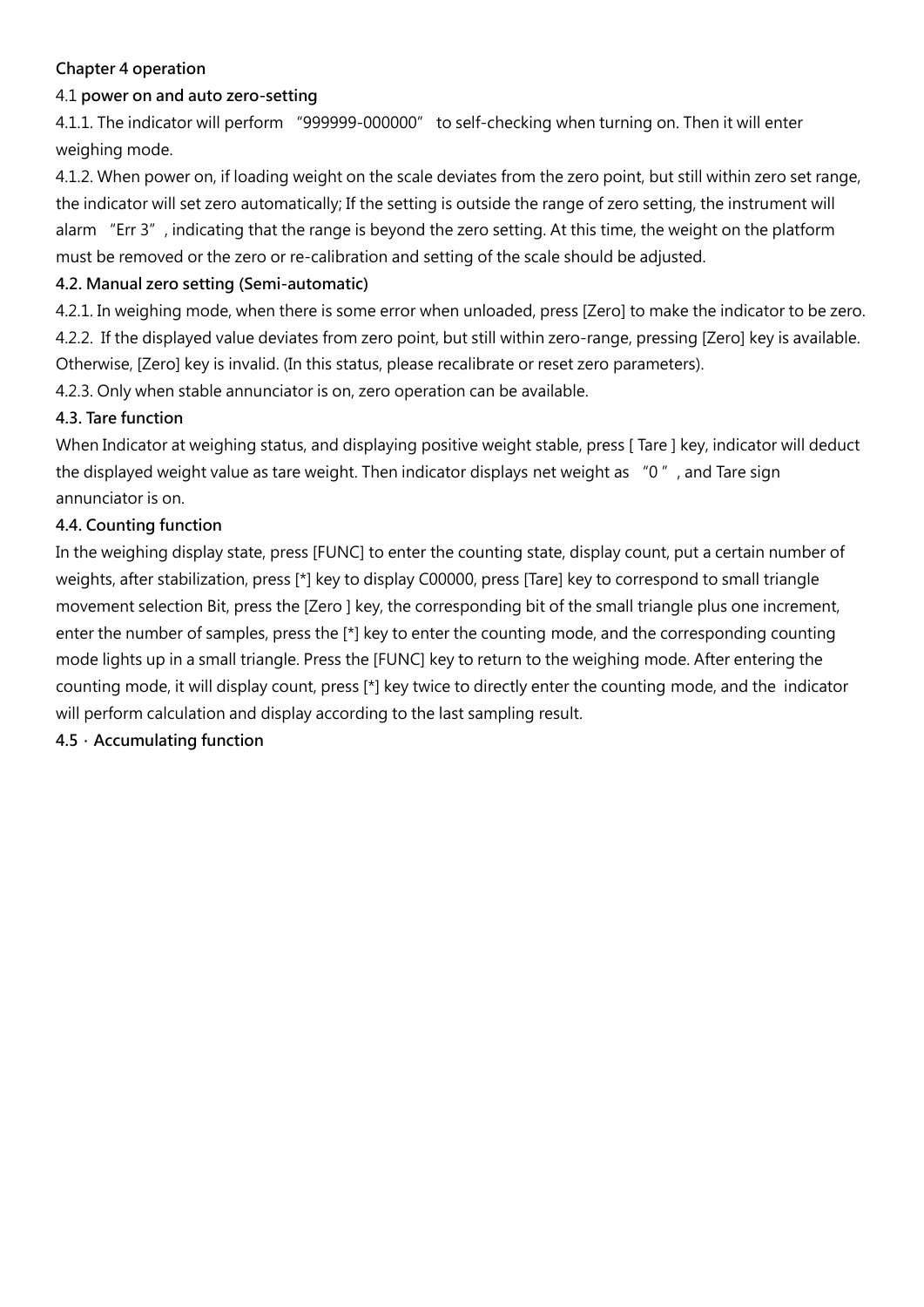In the weighing mode, press 【\*】key, the meter accumulates the current weight, press 【\* 】key again to return to the weighing mode; in the zero mode, press 【\* 】key to display the current accumulated value; in the accumulated mode , Press the [FUNC] key to clear it. Note: Before each accumulation, the weighing platform must be returned to zero! Otherwise, the next cumulative operation cannot be performed.

### **4.6.Display battery voltage**

In the weighing mode, press  $[$  #  $]$  key, the indicator displays the current power and returns to the weighing mode.

# **4.7.User's function setting**

In the weighing state, press the [FUNC] key for more than 5 seconds to enter the user setting mode. There are 12 parameter settings for P1~P12 in the user setting mode. Press the [Tare] key to change the value and press the [\*] key. Select the next parameter. The parameters are described as follows:

# **4.7.1、P1 x kg Lb change**

- x=1: kg display
- x=2: Lb display

# **4.7.2.P2 x Serial transmission rate setting**

x=1: 9600

x=2: 4800

# **4.7.3.P3 x RS232 Net/Gross weight output option**

- x=1: Net weight output
- x=2: Gross weight output
- x=3: tare weight output

# **4.7.4 P4 x RS232 output mode option**

- x=1: No transmission
- x=2: Continuous transmission
- x=3: Continuous transmission when stable
- x=4:Continuous transmission External display

### **method one、P4=2:Continuous transmission**

The transmitted data is weighing (gross, net or tare, as determined by the P4 parameter).

Gross weight format: ww000.000kg or ww000.000lb

Net weight format: wn000.000kg or wn000.000lb

### Tare weight format: wt000.000kg or wt000.000lb

Note: The above decimal point position is determined according to the decimal point position setting of the indicator.

### **method two、P4=3: Continuous transmission when stable**

The transmitted data is weighing (gross, net or tare, as determined by the P4 parameter).

Gross weight format: ww000.000kg or ww000.000lb

Net weight format: wn000.000kg or wn000.000lb

Tare weight format: wt000.000kg or wt000.000lb

Note: The above decimal point position is determined according to the decimal point position setting of the indicator.

### **method three、P4=4: Continuous transmission**

Data format: = <Weight data (with decimal point)> All data is ASCII.

Note: = data format header, ASCII code.

<Weight data (with decimal point)> : Six-digit signed weight data including decimal point, ASCII code.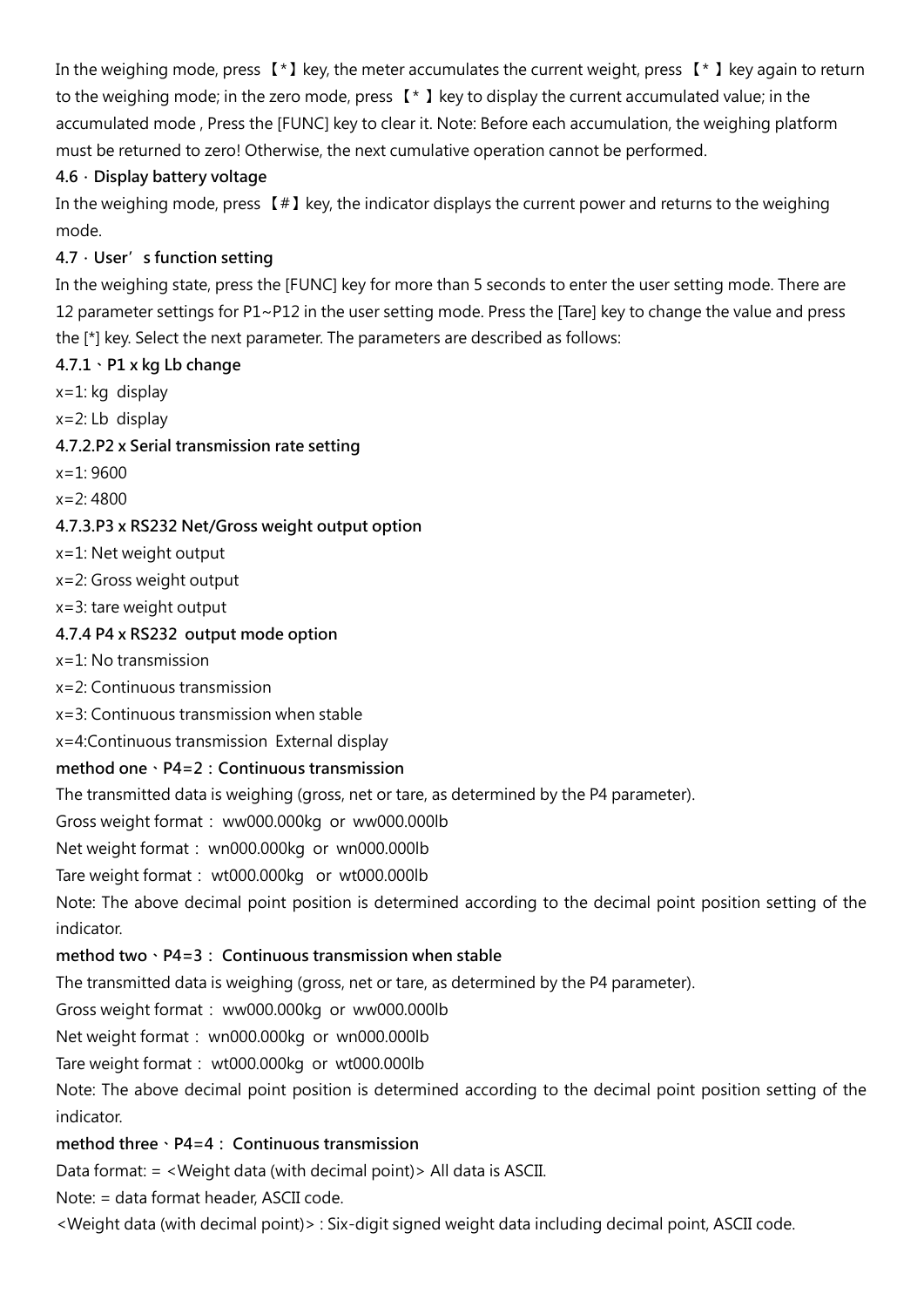The weight data is the lowest, the high and the sign are at the end. The negative sign bit is sent as "-" and the positive sign bit is sent as 0.

The current indicator shows a weight of  $-500.00$ kg, The serial output data is:  $= 00.005$ .

The current indicator shows a weight of  $500.00 \text{kg} \cdot \text{The serial output data is}$ : = 00.0050.

# **4.7.5、P5 x Power saving function setting**

x=1: No this function

x=2: power saving

**4.7.6、P6 x Zero-tracking scope**

x=0: No this function

 $x=1: 0.1e \sim x=9:0.9e$ 

**4.7.7、P7 x Zero scope upon starting**

x=1: 100%FS

x=2: No this function

**4.7.8、P8 x Weighing anti-jitter**

x=0: No this function

 $x=1: 0.1e \sim x=9:0.9e$ 

#### **4.7.9、P9 x return Zero**

x=0: No this function

x=1: 1e~ x=9: 9e

### **4.7.10、P10 x Digital filtering intensity**

x=1: 1e~ x=9: 9e

#### **4.7.11、P11 x Backlight setting**

x=1: Automatic backlight x=2:Keep lighting x=3:No backlight

### **4.7.12、P12 x weighing method**

x=1: standard x=2:living x=3:locked

### **Live scale and lock function only apply to 6000 or less accuracy**

### **Chapter 8 Information tips**

- 1. Err 3 means: The zero position is out of the setting range at power on. (The weight on the weighing platform should be kept at zero when starting up)
- 2. Err 9 means: Accumulated conditions are not met.

3. Err10 means: overload.

4. b-Err means: Insufficient battery voltage. (Please charge as soon as possible)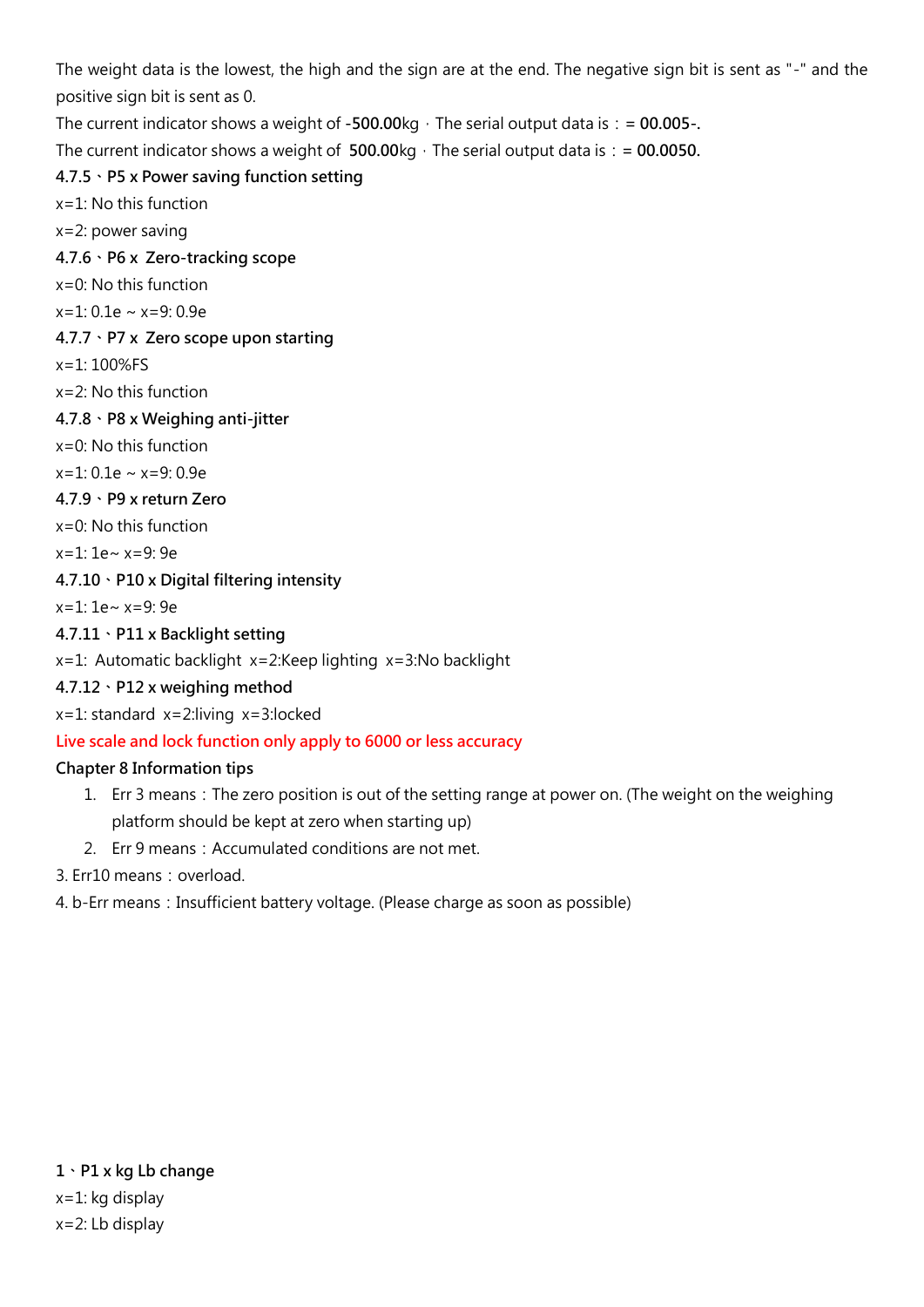#### 2、 **P2 x Serial transmission rate setting**

 $x=1:9600$ 

x=2: 4800

#### **3、P3 x RS232 Net/Gross weight output option**

- x=1: Net weight output
- x=2: Gross weight output
- x=3: tare weight output

#### **4、P4 x RS232 output mode option**

x=1: No transmission

x=2: Continuous transmission

x=3: Continuous transmission when stable

x=4:Continuous transmission External display

#### **method one、P4=2:Continuous transmission**

The transmitted data is weighing (gross, net or tare, as determined by the P4 parameter).

Gross weight format: ww000.000kg or ww000.000lb

Net weight format: wn000.000kg or wn000.000lb

Tare weight format: wt000.000kg or wt000.000lb

Note: The above decimal point position is determined according to the decimal point position setting of the indicator.

#### **method two、P4=3: Continuous transmission when stable**

The transmitted data is weighing (gross, net or tare, as determined by the P4 parameter).

Gross weight format: ww000.000kg or ww000.000lb

Net weight format: wn000.000kg or wn000.000lb

Tare weight format: wt000.000kg or wt000.000lb

Note: The above decimal point position is determined according to the decimal point position setting of the indicator.

#### **method three、P4=4: Continuous transmission**

Data format: = <Weight data (with decimal point)> All data is ASCII.

Note: = data format header, ASCII code.

<Weight data (with decimal point)> : Six-digit signed weight data including decimal point, ASCII code.

The weight data is the lowest, the high and the sign are at the end. The negative sign bit is sent as "-" and the positive sign bit is sent as 0.

The current indicator shows a weight of  $-500.00$ kg, The serial output data is:  $= 00.005$ .

The current indicator shows a weight of  $500.00 \text{kg} \cdot \text{The serial output data is}$ : = 00.0050.

#### **5、P5 x Power saving function setting**

x=1: No this function

x=2: power saving

#### **6、P6 x Zero-tracking scope**

x=0: No this function

x=1: 0.1e ~ x=9: 0.9e

#### **7、P7 x Zero scope upon starting**

x=1: 100%FS